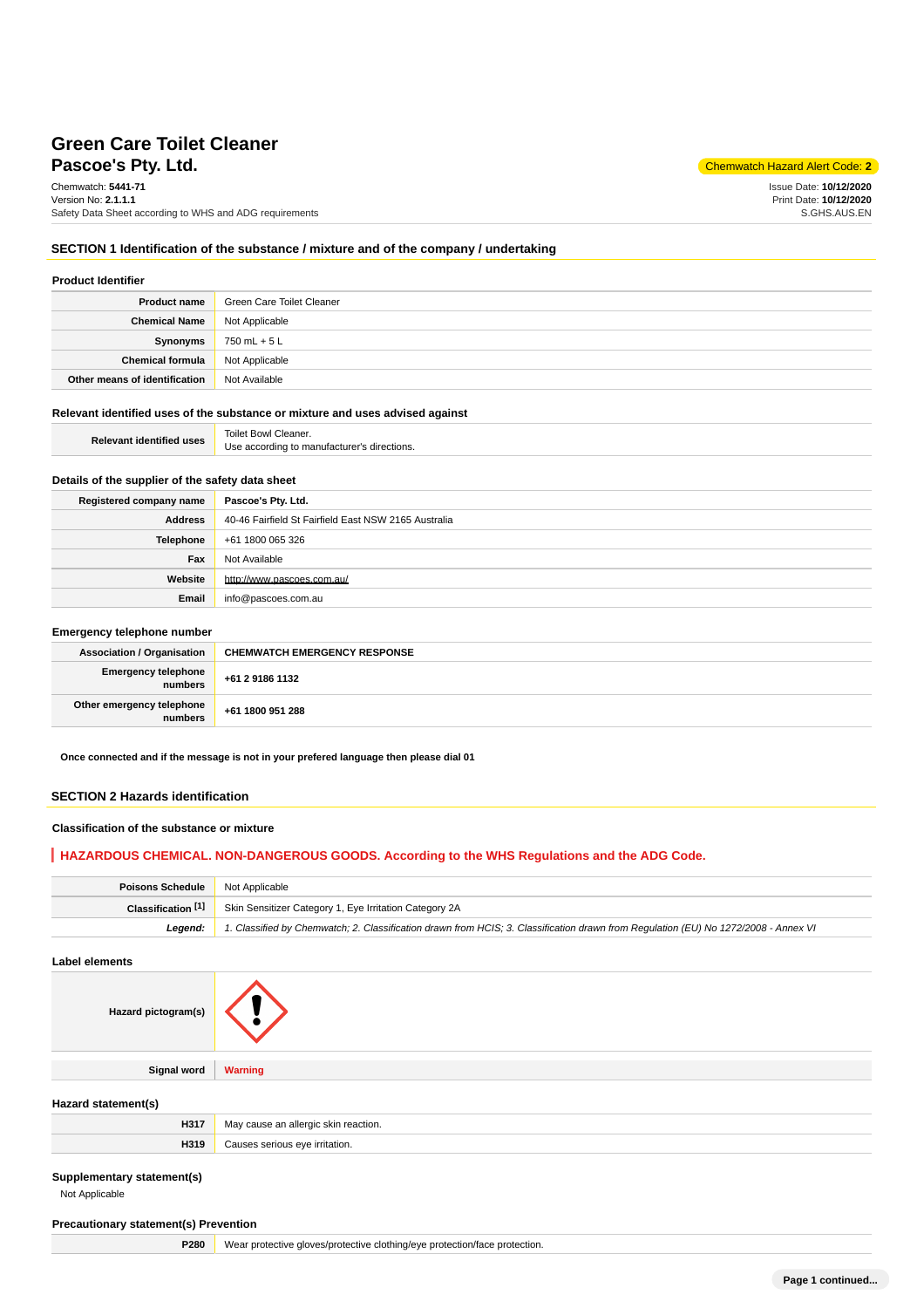| P261                                       | Avoid breathing mist/vapours/spray.                                    |  |
|--------------------------------------------|------------------------------------------------------------------------|--|
| P272                                       | Contaminated work clothing should not be allowed out of the workplace. |  |
| <b>Precautionary statement(s) Response</b> |                                                                        |  |
| P321                                       | Specific treatment (see advice on this label).                         |  |
| P363                                       | Wash contaminated clothing before reuse.                               |  |
|                                            |                                                                        |  |

|                | P302+P352   IF ON SKIN: Wash with plenty of water.                                                                               |  |
|----------------|----------------------------------------------------------------------------------------------------------------------------------|--|
| P305+P351+P338 | FIRIN EYES: Rinse cautiously with water for several minutes. Remove contact lenses, if present and easy to do. Continue rinsing. |  |
|                |                                                                                                                                  |  |

## **Precautionary statement(s) Storage**

Not Applicable

## **Precautionary statement(s) Disposal**

**P501** Dispose of contents/container to authorised hazardous or special waste collection point in accordance with any local regulation.

## **SECTION 3 Composition / information on ingredients**

#### **Substances**

See section below for composition of Mixtures

## **Mixtures**

| <b>CAS No</b> | %[weight]   | Name                                       |
|---------------|-------------|--------------------------------------------|
| 61789-40-0    | $1 - 2$     | cocamidopropylbetaine                      |
| 77-92-9       | $0.5 - 1.5$ | citric acid                                |
| Not Available | $0.5 - 0.8$ | enzyme blend.                              |
| Not Available | >90         | Ingredients determined not to be hazardous |

## **SECTION 4 First aid measures**

## **Description of first aid measures**

| <b>Eye Contact</b>  | If this product comes in contact with the eyes:<br>▶ Wash out immediately with fresh running water.<br>Ensure complete irrigation of the eye by keeping eyelids apart and away from eye and moving the eyelids by occasionally lifting the upper<br>and lower lids.<br>Seek medical attention without delay; if pain persists or recurs seek medical attention.<br>Removal of contact lenses after an eye injury should only be undertaken by skilled personnel. |
|---------------------|------------------------------------------------------------------------------------------------------------------------------------------------------------------------------------------------------------------------------------------------------------------------------------------------------------------------------------------------------------------------------------------------------------------------------------------------------------------|
| <b>Skin Contact</b> | If skin contact occurs:<br>Immediately remove all contaminated clothing, including footwear.<br>Flush skin and hair with running water (and soap if available).<br>* Seek medical attention in event of irritation.                                                                                                                                                                                                                                              |
| Inhalation          | If fumes, aerosols or combustion products are inhaled remove from contaminated area.<br>Other measures are usually unnecessary.                                                                                                                                                                                                                                                                                                                                  |
| Ingestion           | Immediately give a glass of water.<br>First aid is not generally required. If in doubt, contact a Poisons Information Centre or a doctor.                                                                                                                                                                                                                                                                                                                        |

### **Indication of any immediate medical attention and special treatment needed**

Treat symptomatically.

## **SECTION 5 Firefighting measures**

### **Extinguishing media**

The product contains a substantial proportion of water, therefore there are no restrictions on the type of extinguishing media which may be used. Choice of extinguishing media should take into account surrounding areas.

Though the material is non-combustible, evaporation of water from the mixture, caused by the heat of nearby fire, may produce floating layers of combustible substances. In such an event consider:

 $h$  foam.

## **Special hazards arising from the substrate or mixture**

**Fire Incompatibility** None known.

## **Advice for firefighters**

| <b>Fire Fighting</b>         | Alert Fire Brigade and tell them location and nature of hazard.<br>Wear breathing apparatus plus protective gloves in the event of a fire.<br>Prevent, by any means available, spillage from entering drains or water courses.<br>Use fire fighting procedures suitable for surrounding area.                                                     |  |
|------------------------------|---------------------------------------------------------------------------------------------------------------------------------------------------------------------------------------------------------------------------------------------------------------------------------------------------------------------------------------------------|--|
| <b>Fire/Explosion Hazard</b> | The material is not readily combustible under normal conditions.<br>However, it will break down under fire conditions and the organic component may burn.<br>Not considered to be a significant fire risk.<br>Heat may cause expansion or decomposition with violent rupture of containers.<br>Decomposes on heating and produces toxic fumes of: |  |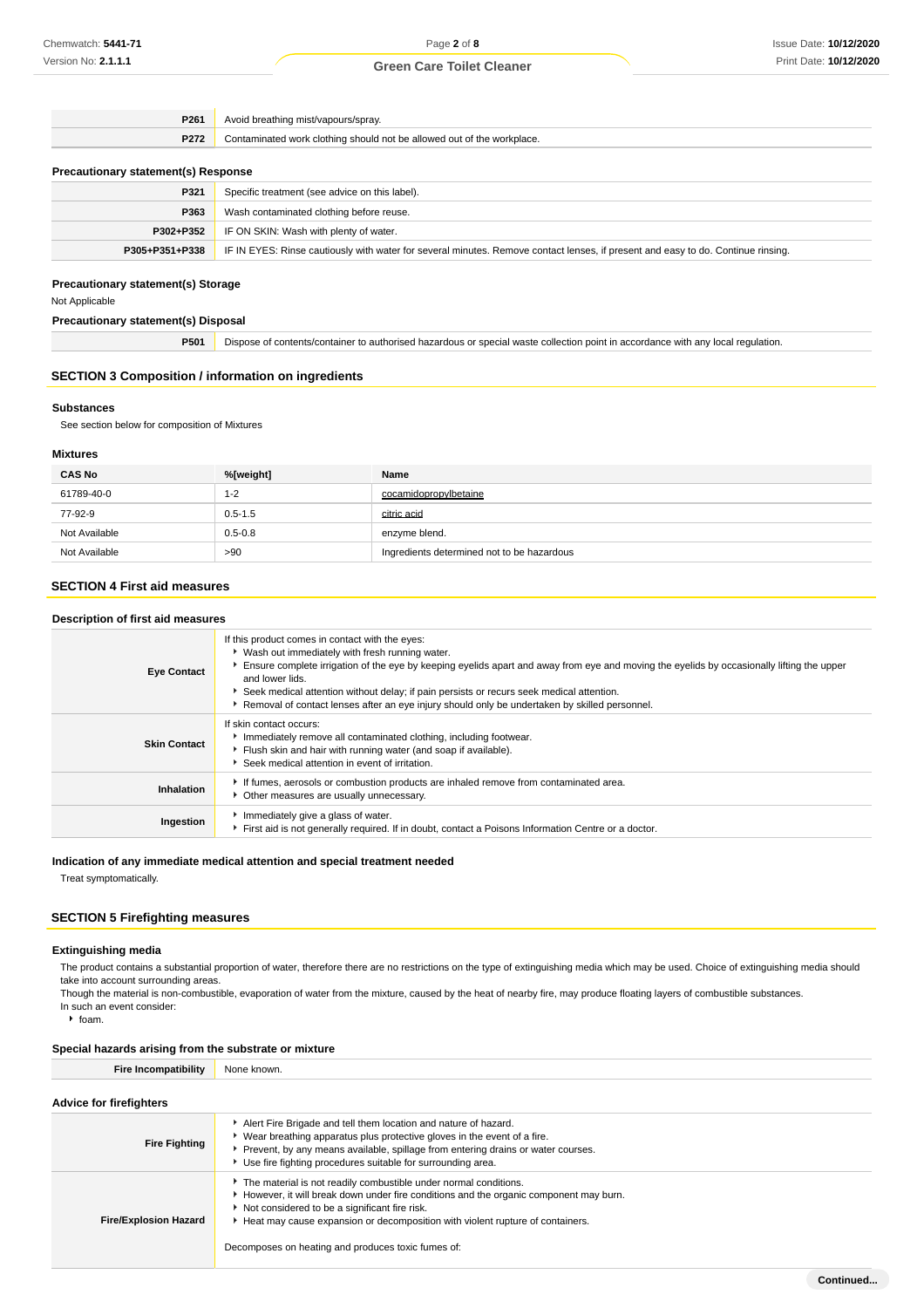|                | carbon dioxide (CO2)<br>nitrogen oxides (NOx)<br>other pyrolysis products typical of burning organic material.<br>May emit corrosive fumes. |
|----------------|---------------------------------------------------------------------------------------------------------------------------------------------|
| <b>HAZCHEM</b> | Not Applicable                                                                                                                              |

## **SECTION 6 Accidental release measures**

**Personal precautions, protective equipment and emergency procedures**

See section 8

## **Environmental precautions**

See section 12

### **Methods and material for containment and cleaning up**

| <b>Minor Spills</b> | Clean up all spills immediately.<br>Avoid breathing vapours and contact with skin and eyes.<br>• Control personal contact with the substance, by using protective equipment.<br>Contain and absorb spill with sand, earth, inert material or vermiculite. |
|---------------------|-----------------------------------------------------------------------------------------------------------------------------------------------------------------------------------------------------------------------------------------------------------|
| <b>Major Spills</b> | Moderate hazard.<br>Clear area of personnel and move upwind.<br>Alert Fire Brigade and tell them location and nature of hazard.<br>Wear breathing apparatus plus protective gloves.                                                                       |

Personal Protective Equipment advice is contained in Section 8 of the SDS.

## **SECTION 7 Handling and storage**

## **Precautions for safe handling**

| Safe handling     | <b>DO NOT</b> allow clothing wet with material to stay in contact with skin<br>Avoid all personal contact, including inhalation.<br>▶ Wear protective clothing when risk of exposure occurs.<br>Use in a well-ventilated area.<br>Prevent concentration in hollows and sumps. |
|-------------------|-------------------------------------------------------------------------------------------------------------------------------------------------------------------------------------------------------------------------------------------------------------------------------|
| Other information | Store in original containers.<br>Keep containers securely sealed.<br>Store in a cool, dry, well-ventilated area.<br>Store away from incompatible materials and foodstuff containers.                                                                                          |

### **Conditions for safe storage, including any incompatibilities**

| Suitable container             | • Polyethylene or polypropylene container.<br>• Packing as recommended by manufacturer.<br>• Check all containers are clearly labelled and free from leaks. |
|--------------------------------|-------------------------------------------------------------------------------------------------------------------------------------------------------------|
| <b>Storage incompatibility</b> | None known                                                                                                                                                  |

## **SECTION 8 Exposure controls / personal protection**

### **Control parameters**

**Occupational Exposure Limits (OEL)**

## **INGREDIENT DATA**

Not Available

## **Emergency Limits**

| Ingredient                | <b>Material name</b> | TEEL-1        | TEEL-2              | TEEL-3        |
|---------------------------|----------------------|---------------|---------------------|---------------|
| Green Care Toilet Cleaner | Not Available        | Not Available | Not Available       | Not Available |
| Ingredient                | <b>Original IDLH</b> |               | <b>Revised IDLH</b> |               |
|                           |                      |               |                     |               |
|                           |                      |               |                     |               |
| citric acid               | Not Available        |               | Not Available       |               |
| cocamidopropylbetaine     | Not Available        |               | Not Available       |               |

| <b>Occupational Exposure Banding</b> |                                                                                                                                                                                                                                                                                                                                                                          |                                         |  |  |
|--------------------------------------|--------------------------------------------------------------------------------------------------------------------------------------------------------------------------------------------------------------------------------------------------------------------------------------------------------------------------------------------------------------------------|-----------------------------------------|--|--|
| Ingredient                           | <b>Occupational Exposure Band Rating</b>                                                                                                                                                                                                                                                                                                                                 | <b>Occupational Exposure Band Limit</b> |  |  |
| cocamidopropylbetaine                |                                                                                                                                                                                                                                                                                                                                                                          | $\leq 0.1$ ppm                          |  |  |
| citric acid                          |                                                                                                                                                                                                                                                                                                                                                                          | $\leq 0.01$ mg/m <sup>3</sup>           |  |  |
| Notes:                               | Occupational exposure banding is a process of assigning chemicals into specific categories or bands based on a chemical's potency and the<br>adverse health outcomes associated with exposure. The output of this process is an occupational exposure band (OEB), which corresponds to a<br>range of exposure concentrations that are expected to protect worker health. |                                         |  |  |

## **Exposure controls**

| Appropriate engineering |  |
|-------------------------|--|
| controls                |  |

Engineering controls are used to remove a hazard or place a barrier between the worker and the hazard. Well-designed engineering controls can be highly effective in protecting workers and will typically be independent of worker interactions to provide this high level of protection. The basic types of engineering controls are:

Process controls which involve changing the way a job activity or process is done to reduce the risk.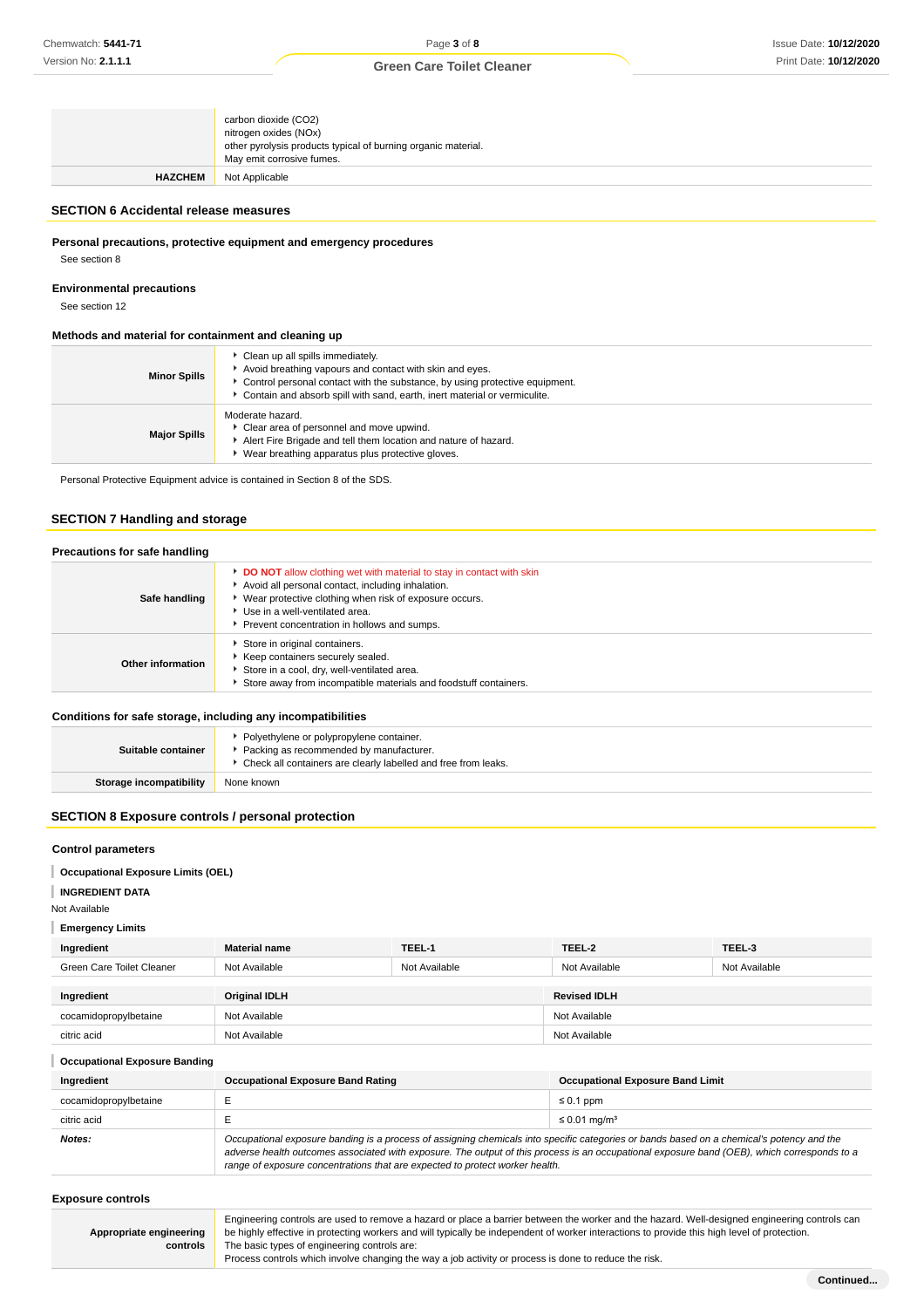Page **4** of **8**

## **Green Care Toilet Cleaner**

|                            | Enclosure and/or isolation of emission source which keeps a selected hazard "physically" away from the worker and ventilation that strategically<br>"adds" and "removes" air in the work environment.                                                                                                                                                                                                                                                                                                                                                                                                                                                                                                                                                                                                                                                                                                                                                                                                             |
|----------------------------|-------------------------------------------------------------------------------------------------------------------------------------------------------------------------------------------------------------------------------------------------------------------------------------------------------------------------------------------------------------------------------------------------------------------------------------------------------------------------------------------------------------------------------------------------------------------------------------------------------------------------------------------------------------------------------------------------------------------------------------------------------------------------------------------------------------------------------------------------------------------------------------------------------------------------------------------------------------------------------------------------------------------|
| <b>Personal protection</b> |                                                                                                                                                                                                                                                                                                                                                                                                                                                                                                                                                                                                                                                                                                                                                                                                                                                                                                                                                                                                                   |
| Eye and face protection    | Safety glasses with side shields.<br>Chemical goggles.<br>Contact lenses may pose a special hazard; soft contact lenses may absorb and concentrate irritants. A written policy document, describing<br>the wearing of lenses or restrictions on use, should be created for each workplace or task.                                                                                                                                                                                                                                                                                                                                                                                                                                                                                                                                                                                                                                                                                                                |
| <b>Skin protection</b>     | See Hand protection below                                                                                                                                                                                                                                                                                                                                                                                                                                                                                                                                                                                                                                                                                                                                                                                                                                                                                                                                                                                         |
| Hands/feet protection      | ▶ Wear chemical protective gloves, e.g. PVC.<br>• Wear safety footwear or safety gumboots, e.g. Rubber<br>NOTE:<br>The material may produce skin sensitisation in predisposed individuals. Care must be taken, when removing gloves and other protective<br>equipment, to avoid all possible skin contact.<br>Contaminated leather items, such as shoes, belts and watch-bands should be removed and destroyed.<br>The selection of suitable gloves does not only depend on the material, but also on further marks of quality which vary from manufacturer to<br>manufacturer. Where the chemical is a preparation of several substances, the resistance of the glove material can not be calculated in advance<br>and has therefore to be checked prior to the application.<br>The exact break through time for substances has to be obtained from the manufacturer of the protective gloves and has to be observed when<br>making a final choice.<br>Personal hygiene is a key element of effective hand care. |
| <b>Body protection</b>     | See Other protection below                                                                                                                                                                                                                                                                                                                                                                                                                                                                                                                                                                                                                                                                                                                                                                                                                                                                                                                                                                                        |
| Other protection           | • Overalls.<br>P.V.C apron.<br>Barrier cream.<br>Skin cleansing cream.                                                                                                                                                                                                                                                                                                                                                                                                                                                                                                                                                                                                                                                                                                                                                                                                                                                                                                                                            |

### **Recommended material(s)**

ı **GLOVE SELECTION INDEX**

Glove selection is based on a modified presentation of the:

 **"Forsberg Clothing Performance Index".**

 The effect(s) of the following substance(s) are taken into account in the **computergenerated** selection:

Green Care Toilet Cleaner

| <b>Material</b> | <b>CPI</b> |
|-----------------|------------|
| <b>BUTYL</b>    | A          |
| <b>NEOPRENE</b> | A          |
| <b>VITON</b>    | A          |
| NATURAL RUBBER  | C          |
| <b>PVA</b>      | C          |

\* CPI - Chemwatch Performance Index

A: Best Selection

B: Satisfactory; may degrade after 4 hours continuous immersion

C: Poor to Dangerous Choice for other than short term immersion

**NOTE**: As a series of factors will influence the actual performance of the glove, a final selection must be based on detailed observation. -

\* Where the glove is to be used on a short term, casual or infrequent basis, factors such as "feel" or convenience (e.g. disposability), may dictate a choice of gloves which might otherwise be unsuitable following long-term or frequent use. A qualified practitioner should be consulted.

#### **Respiratory protection**

Type AK-P Filter of sufficient capacity. (AS/NZS 1716 & 1715, EN 143:2000 & 149:2001, ANSI Z88 or national equivalent)

Selection of the Class and Type of respirator will depend upon the level of breathing zone contaminant and the chemical nature of the contaminant. Protection Factors (defined as the ratio of contaminant outside and inside the mask) may also be important.

| Required<br>minimum<br>protection factor | Maximum gas/vapour<br>concentration present in air<br>p.p.m. (by volume) | Half-face<br>Respirator | <b>Full-Face</b><br>Respirator    |
|------------------------------------------|--------------------------------------------------------------------------|-------------------------|-----------------------------------|
| up to 10                                 | 1000                                                                     | AK-AUS /<br>Class1 P2   |                                   |
| up to 50                                 | 1000                                                                     | ۰                       | AK-AUS/<br>Class 1 P <sub>2</sub> |
| up to 50                                 | 5000                                                                     | Airline *               | ۰                                 |
| up to 100                                | 5000                                                                     | ۰                       | AK-2 P2                           |
| up to 100                                | 10000                                                                    | ۰                       | AK-3 P2                           |
| $100+$                                   |                                                                          |                         | Airline**                         |

\* - Continuous Flow \*\* - Continuous-flow or positive pressure demand

A(All classes) = Organic vapours, B AUS or B1 = Acid gasses, B2 = Acid gas or hydrogen cyanide(HCN), B3 = Acid gas or hydrogen cyanide(HCN), E = Sulfur dioxide(SO2),  $G =$  Agricultural chemicals,  $K =$  Ammonia(NH3), Hg = Mercury, NO = Oxides of nitrogen,  $MB =$  Methyl bromide,  $AX =$  Low boiling point organic compounds(below 65 degC)

- Cartridge respirators should never be used for emergency ingress or in areas of unknown vapour concentrations or oxygen content.
- The wearer must be warned to leave the contaminated area immediately on detecting any odours through the respirator. The odour may indicate that the mask is not functioning properly, that the vapour concentration is too high, or that the mask is not properly fitted. Because of these limitations, only restricted use of cartridge respirators is considered appropriate.
- Cartridge performance is affected by humidity. Cartridges should be changed after 2 hr of continuous use unless it is determined that the humidity is less than 75%, in which case, cartridges can be used for 4 hr. Used cartridges should be discarded daily, regardless of the length of time used

### **SECTION 9 Physical and chemical properties**

#### **Information on basic physical and chemical properties**

| Appearance            | Clear, aqua blue, water-thin liquid with characteristic odour; miscible with water. |                                                   |               |
|-----------------------|-------------------------------------------------------------------------------------|---------------------------------------------------|---------------|
| <b>Physical state</b> | Relative density (Water = 1)<br>Liauid<br>0.95-1.05                                 |                                                   |               |
| Odour                 | Not Available                                                                       | <b>Partition coefficient n-octanol</b><br>/ water | Not Available |
| Odour threshold       | Not Available                                                                       | Auto-ignition temperature (°C)                    | Not Available |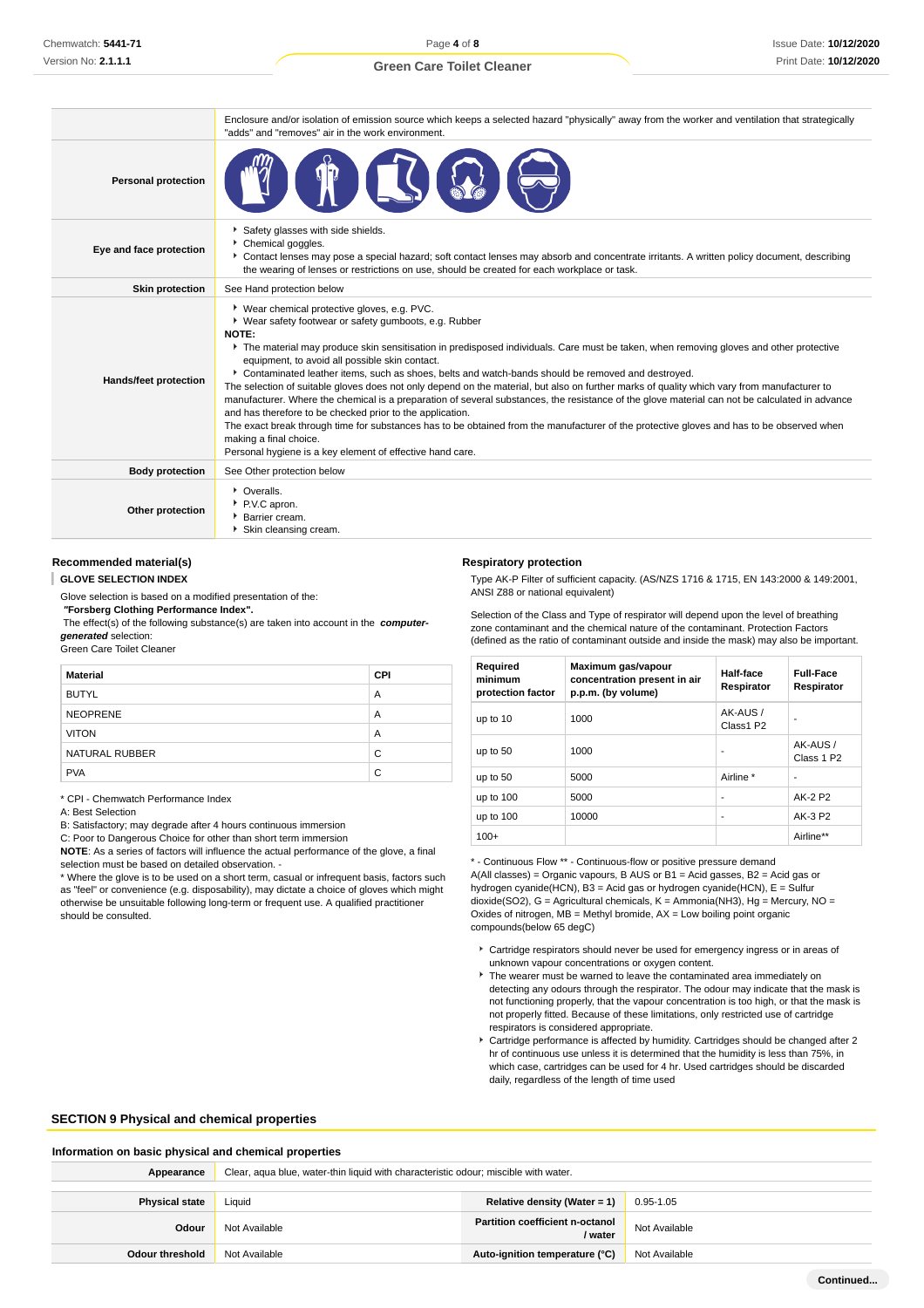| pH (as supplied)                                | $>2.2 - 2.8$   | <b>Decomposition temperature</b>       | Not Available  |
|-------------------------------------------------|----------------|----------------------------------------|----------------|
| Melting point / freezing point<br>(°C)          | Not Available  | Viscosity (cSt)                        | Not Available  |
| Initial boiling point and boiling<br>range (°C) | Not Available  | Molecular weight (g/mol)               | Not Applicable |
| Flash point (°C)                                | Not Applicable | <b>Taste</b>                           | Not Available  |
| <b>Evaporation rate</b>                         | Not Available  | <b>Explosive properties</b>            | Not Available  |
| Flammability                                    | Not Applicable | <b>Oxidising properties</b>            | Not Available  |
| Upper Explosive Limit (%)                       | Not Applicable | Surface Tension (dyn/cm or<br>$mN/m$ ) | Not Available  |
| Lower Explosive Limit (%)                       | Not Applicable | <b>Volatile Component (%vol)</b>       | Not Available  |
| Vapour pressure (kPa)                           | Not Available  | Gas group                              | Not Available  |
| Solubility in water                             | Miscible       | pH as a solution (1%)                  | Not Available  |
| Vapour density (Air = 1)                        | Not Available  | VOC g/L                                | Not Available  |

## **SECTION 10 Stability and reactivity**

| Reactivity                                 | See section 7                                                                                                                      |
|--------------------------------------------|------------------------------------------------------------------------------------------------------------------------------------|
| <b>Chemical stability</b>                  | • Unstable in the presence of incompatible materials.<br>Product is considered stable.<br>Hazardous polymerisation will not occur. |
| Possibility of hazardous<br>reactions      | See section 7                                                                                                                      |
| <b>Conditions to avoid</b>                 | See section 7                                                                                                                      |
| Incompatible materials                     | See section 7                                                                                                                      |
| <b>Hazardous decomposition</b><br>products | See section 5                                                                                                                      |

## **SECTION 11 Toxicological information**

### **Information on toxicological effects**

| Inhaled                          | The material is not thought to produce adverse health effects or irritation of the respiratory tract (as classified by EC Directives using animal<br>models). Nevertheless, good hygiene practice requires that exposure be kept to a minimum and that suitable control measures be used in an<br>occupational setting.<br>Not normally a hazard due to non-volatile nature of product |                                                                                                                                                                                                                                                                                                                                                                                                                                                |  |
|----------------------------------|----------------------------------------------------------------------------------------------------------------------------------------------------------------------------------------------------------------------------------------------------------------------------------------------------------------------------------------------------------------------------------------|------------------------------------------------------------------------------------------------------------------------------------------------------------------------------------------------------------------------------------------------------------------------------------------------------------------------------------------------------------------------------------------------------------------------------------------------|--|
| Ingestion                        | The material has NOT been classified by EC Directives or other classification systems as "harmful by ingestion". This is because of the lack of<br>corroborating animal or human evidence.                                                                                                                                                                                             |                                                                                                                                                                                                                                                                                                                                                                                                                                                |  |
| <b>Skin Contact</b>              | There is some evidence to suggest that this material can cause inflammation of the skin on contact in some persons.                                                                                                                                                                                                                                                                    |                                                                                                                                                                                                                                                                                                                                                                                                                                                |  |
| Eye                              | This material can cause eye irritation and damage in some persons.                                                                                                                                                                                                                                                                                                                     |                                                                                                                                                                                                                                                                                                                                                                                                                                                |  |
| Chronic                          | Skin contact with the material is more likely to cause a sensitisation reaction in some persons compared to the general population.                                                                                                                                                                                                                                                    |                                                                                                                                                                                                                                                                                                                                                                                                                                                |  |
|                                  |                                                                                                                                                                                                                                                                                                                                                                                        |                                                                                                                                                                                                                                                                                                                                                                                                                                                |  |
| <b>Green Care Toilet Cleaner</b> | <b>TOXICITY</b>                                                                                                                                                                                                                                                                                                                                                                        | <b>IRRITATION</b>                                                                                                                                                                                                                                                                                                                                                                                                                              |  |
|                                  | Not Available                                                                                                                                                                                                                                                                                                                                                                          | Not Available                                                                                                                                                                                                                                                                                                                                                                                                                                  |  |
|                                  | <b>TOXICITY</b>                                                                                                                                                                                                                                                                                                                                                                        | <b>IRRITATION</b>                                                                                                                                                                                                                                                                                                                                                                                                                              |  |
|                                  | Oral (rat) LD50: =4900 mg/kg <sup>[2]</sup>                                                                                                                                                                                                                                                                                                                                            | Eye: adverse effect observed (irritating)[1]                                                                                                                                                                                                                                                                                                                                                                                                   |  |
| cocamidopropylbetaine            | Oral (rat) LD50: 2700 mg/kg <sup>[2]</sup>                                                                                                                                                                                                                                                                                                                                             | Eye: primary irritant *                                                                                                                                                                                                                                                                                                                                                                                                                        |  |
|                                  |                                                                                                                                                                                                                                                                                                                                                                                        | Skin: adverse effect observed (irritating)[1]                                                                                                                                                                                                                                                                                                                                                                                                  |  |
|                                  |                                                                                                                                                                                                                                                                                                                                                                                        | Skin: primary irritant *                                                                                                                                                                                                                                                                                                                                                                                                                       |  |
|                                  | <b>TOXICITY</b>                                                                                                                                                                                                                                                                                                                                                                        | <b>IRRITATION</b>                                                                                                                                                                                                                                                                                                                                                                                                                              |  |
|                                  | 5500 mg/kg <sup>[2]</sup>                                                                                                                                                                                                                                                                                                                                                              | Eye (rabbit): 0.75 mg/24h-SEVERE                                                                                                                                                                                                                                                                                                                                                                                                               |  |
| citric acid                      | Oral (rat) LD50: ~11700 mg/kg <sup>[2]</sup>                                                                                                                                                                                                                                                                                                                                           | Skin (rabbit): 500 mg/24h - mild                                                                                                                                                                                                                                                                                                                                                                                                               |  |
|                                  | Oral (rat) LD50: 3000 mg/kg[2]                                                                                                                                                                                                                                                                                                                                                         |                                                                                                                                                                                                                                                                                                                                                                                                                                                |  |
| Legend:                          | 1. Value obtained from Europe ECHA Registered Substances - Acute toxicity 2.* Value obtained from manufacturer's SDS. Unless otherwise<br>specified data extracted from RTECS - Register of Toxic Effect of chemical Substances                                                                                                                                                        |                                                                                                                                                                                                                                                                                                                                                                                                                                                |  |
|                                  |                                                                                                                                                                                                                                                                                                                                                                                        |                                                                                                                                                                                                                                                                                                                                                                                                                                                |  |
|                                  | The following information refers to contact allergens as a group and may not be specific to this product.                                                                                                                                                                                                                                                                              | Contact allergies quickly manifest themselves as contact eczema, more rarely as urticaria or Quincke's oedema. The pathogenesis of contact<br>eczema involves a cell-mediated (T lymphocytes) immune reaction of the delayed type. Other allergic skin reactions, e.g. contact urticaria,<br>involve antibody-mediated immune reactions. The significance of the contact allergen is not simply determined by its sensitisation potential: the |  |

reactions were observed. A 10-year retrospective study found that out of 46 patients with confirmed allergic eyelid dermatitis, 10.9% had relevant reactions to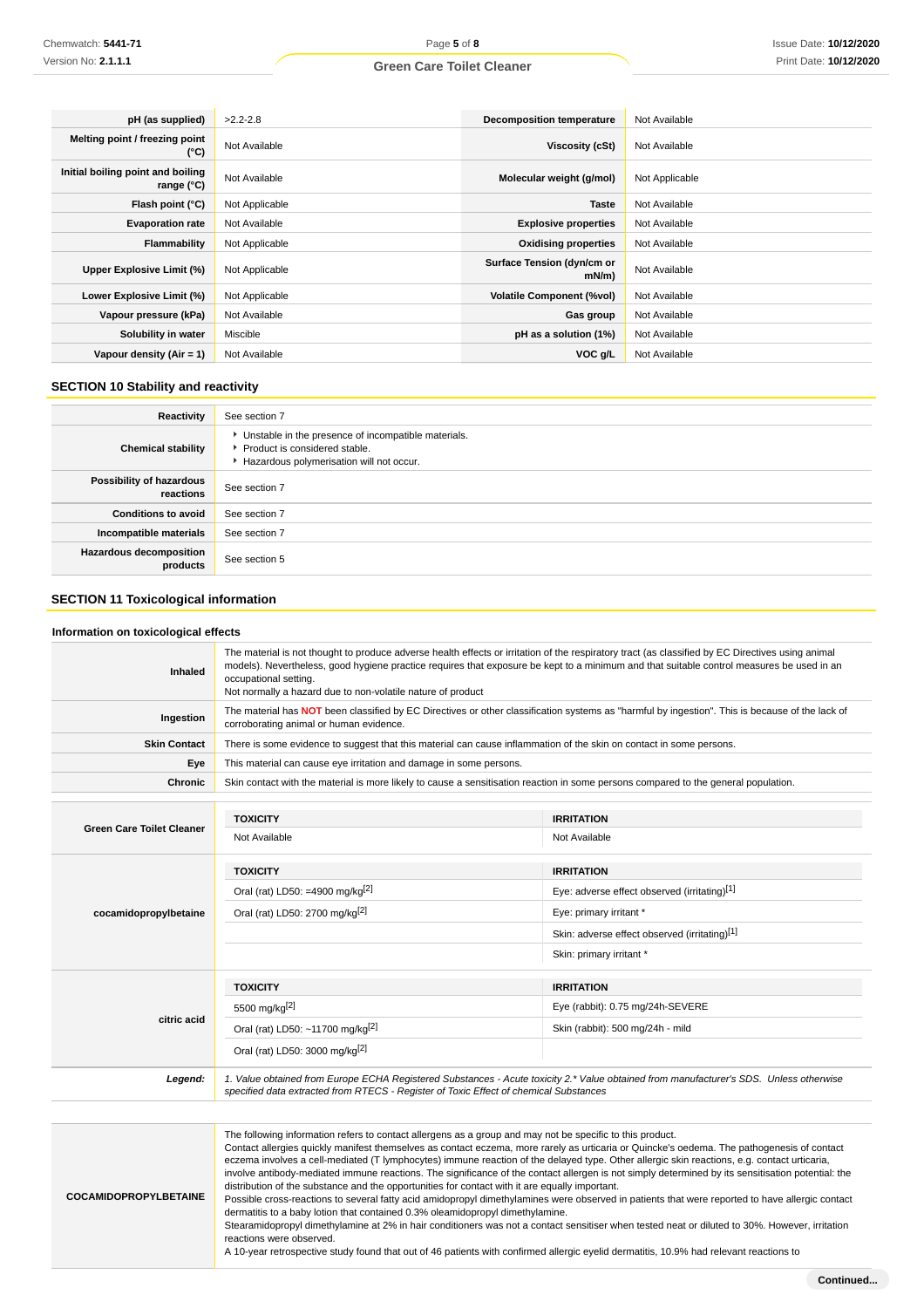|                                             | oleamidopropyl dimethylamine and 4.3% had relevant reactions to cocamidopropyl dimethylamine.<br>Several cases of allergic contact dermatitis were reported in patients from the Netherlands that had used a particular type of body lotion that<br>contained oleamidopropyl dimethylamine.<br>In 12 patients tested with their personal cosmetics, containing the fatty acid amidopropyl dimethylamine cocamidopropyl betaine (CAPB), 9 had<br>positive reactions to at least one dilution and 5 had irritant reactions. All except 3 patients, who were not tested, had 2 or 3+ reaction to the<br>3,3-dimethylaminopropylamine (DMAPA, the reactant used in producing fatty acid amidopropyl dimethylamines) at concentrations as low as<br>0.05%. The presence of DMAPA was investigated via thin-layer chromatography in the personal cosmetics of 4 of the patients that had positive<br>reactions. DMAPA was measured in the products at 50 - 150 ppm suggesting that the sensitising agent in CAPB-induced allergy is DMAPA, .<br>The sensitisation potential of a 4% aqueous liquid fabric softener formulation containing 0.5% stearyl/palmitylamidopropyl dimethylamine was<br>investigated using.<br>Most undiluted cationic surfactants satisfy the criteria for classification as Harmful (Xn) with R22 and as Irritant (Xi) for skin and eyes with R38<br>and R41.<br>The material may produce moderate eye irritation leading to inflammation. Repeated or prolonged exposure to irritants may produce<br>conjunctivitis.<br>Amphoteric surfactants are easily absorbed in the gut and partly excreted unchanged in the faeces. It has not been shown to accumulate in the<br>body. Concentrated betaines are expected to irritate the skin and eyes, but dilute solutions only irritate the eyes.<br>No evidence of delayed contact hypersensitivity was found in animal testing. Tests for mutation-causing potential have proved negative.<br>* [Van Waters and Rogers] ** [Canada Colors and Chemicals Ltd.] Toxicokinetics, metabolism and distribution. Absorption of the chemical across<br>dermal and gastrointestinal membranes is possible based on the relatively low molecular weight of the chemical (500 Da) and given that it is a<br>surfactant (EC, 2003). Acute toxicity. Acute oral toxicity studies in rats and mice indicated that the LD50 values of the chemical (at 30-35.61%<br>concentration) ranged from 1800 mg/kg bw (male rats) up to 5000 mg/kg bw, with mortalities noted in most studies (CIR, 2010). Of note is an<br>acute oral toxicity study conducted in Sprague-Dawley rats (5/sex) at a single dose of 1800 mg/kg bw (formulation containing 35.61% of the<br>chemical), where no males but all five females died. Overall, the data suggests that mortality occurs following oral administration of the chemical<br>and that it may be an acute oral toxicant. Therefore, based on these data the chemical may be harmful if swallowed. An acute dermal toxicity<br>study in rats was conducted using 2000 mg/kg bw of a 31% formulation of the chemical (CIR, 2010). Irritation was observed, but there were no<br>clinical signs of systemic toxicity or mortalities. The lack of effects in this study suggests that the chemical is likely to be of low acute dermal<br>toxicity. Irritation. The chemical has a quaternary ammonium functional group, which is a structural alert for corrosion Numerous skin irritation |                                 |   |
|---------------------------------------------|----------------------------------------------------------------------------------------------------------------------------------------------------------------------------------------------------------------------------------------------------------------------------------------------------------------------------------------------------------------------------------------------------------------------------------------------------------------------------------------------------------------------------------------------------------------------------------------------------------------------------------------------------------------------------------------------------------------------------------------------------------------------------------------------------------------------------------------------------------------------------------------------------------------------------------------------------------------------------------------------------------------------------------------------------------------------------------------------------------------------------------------------------------------------------------------------------------------------------------------------------------------------------------------------------------------------------------------------------------------------------------------------------------------------------------------------------------------------------------------------------------------------------------------------------------------------------------------------------------------------------------------------------------------------------------------------------------------------------------------------------------------------------------------------------------------------------------------------------------------------------------------------------------------------------------------------------------------------------------------------------------------------------------------------------------------------------------------------------------------------------------------------------------------------------------------------------------------------------------------------------------------------------------------------------------------------------------------------------------------------------------------------------------------------------------------------------------------------------------------------------------------------------------------------------------------------------------------------------------------------------------------------------------------------------------------------------------------------------------------------------------------------------------------------------------------------------------------------------------------------------------------------------------------------------------------------------------------------------------------------------------------------------------------------------------------------------------------------------------------------------------------------------------------------------------------------------------------------------------------------------------------------------------------------------------------------------------------------------------------------------------------------------------------------------------------------------------------------------------------|---------------------------------|---|
| <b>CITRIC ACID</b>                          | studies, conducted with formulations containing 7.5-30% of the chemical, indicated that the chemical has irritant properties. The studies were,<br>in-general, conducted under occlusive conditions, with exposure times of up to 24 hours (7.5-10%). Based on the information available, the<br>chemical is likely to be a skin irritant. Eye irritation studies with the chemical showed that corrosive and necrotic effects occurred at 30% whereas<br>less severe effects were observed at lower concentrations of 2.3-10% The chemical is classified with the risk phrase R36: Irritating to eyes,<br>however, based on studies conducted on the chemical it may be a severe eye irritant. Sensitisation. The chemical has a quaternary ammonium<br>functional group, which is a structural alert for sensitisation (Conflicting results have been obtained with the chemical in animal studies. Positive<br>results were reported in an LLNA study (an EC3 value was not reported). In addition, positive results were obtained in two guinea pig<br>maximisation studies conducted by a single laboratory, the first at 3% induction and 3% challenge, and the second at 0.15% induction and<br>0.015% challenge. However, there was no sensitisation in a guinea pig maximisation test when the chemical was tested at 6% induction and 1%<br>challenge. No evidence of sensitisation was reported in a HRIPT on a formulation containing the chemical at 0.6% concentration (a 10% dilution<br>of a ~6% formulation) with 110 volunteers. In HRIPT studies on formulations containing the chemical, no evidence of sensitisation was reported<br>at concentrations of 1.87% (88 subjects), 0.93% (93 subjects), 0.3% (100 subjects), 1.5-3.0% (141 subjects), 6.0% (210 subjects), 0.018% (27<br>subjects). However, positive results were observed in provocative studies conducted on formulations containing the chemical (at 0.3-1%<br>concentration), conducted in subjects diagnosed with various forms of contact dermatitis, suggesting that the chemical may cause reactions in<br>sensitive individuals In one study authors note that sensitisation effects of the chemical (and related compounds) are most likely due to the<br>impurities, including DMAPA and amidopropyl dimethylamines, however, they do not exclude the possibility of the causing the sensitisation. The<br>potential for skin sensit<br>Asthma-like symptoms may continue for months or even years after exposure to the material ends. This may be due to a non-allergic condition<br>known as reactive airways dysfunction syndrome (RADS) which can occur after exposure to high levels of highly irritating compound. Main<br>criteria for diagnosing RADS include the absence of previous airways disease in a non-atopic individual, with sudden onset of persistent<br>asthma-like symptoms within minutes to hours of a documented exposure to the irritant. Other criteria for diagnosis of RADS include a reversible<br>airflow pattern on lung function tests, moderate to severe bronchial hyperreactivity on methacholine challenge testing, and the lack of minimal<br>lymphocytic inflammation, without eosinophilia.<br>For citric acid (and its inorganic citrate salts)<br>Based on extensive animal testing data and on human experience, citric acid has low acute toxicity. Citric acid is not suspected of causing                                                  |                                 |   |
| <b>COCAMIDOPROPYLBETAINE</b>                | cancer, birth defects or reproductive toxicity. Further, it does not cause mutations. Also, the sensitizing potential is considered low.<br>The material may cause skin irritation after prolonged or repeated exposure and may produce on contact skin redness, swelling, the production of                                                                                                                                                                                                                                                                                                                                                                                                                                                                                                                                                                                                                                                                                                                                                                                                                                                                                                                                                                                                                                                                                                                                                                                                                                                                                                                                                                                                                                                                                                                                                                                                                                                                                                                                                                                                                                                                                                                                                                                                                                                                                                                                                                                                                                                                                                                                                                                                                                                                                                                                                                                                                                                                                                                                                                                                                                                                                                                                                                                                                                                                                                                                                                                           |                                 |   |
| & CITRIC ACID                               | vesicles, scaling and thickening of the skin.                                                                                                                                                                                                                                                                                                                                                                                                                                                                                                                                                                                                                                                                                                                                                                                                                                                                                                                                                                                                                                                                                                                                                                                                                                                                                                                                                                                                                                                                                                                                                                                                                                                                                                                                                                                                                                                                                                                                                                                                                                                                                                                                                                                                                                                                                                                                                                                                                                                                                                                                                                                                                                                                                                                                                                                                                                                                                                                                                                                                                                                                                                                                                                                                                                                                                                                                                                                                                                          |                                 |   |
| <b>Acute Toxicity</b>                       | ×                                                                                                                                                                                                                                                                                                                                                                                                                                                                                                                                                                                                                                                                                                                                                                                                                                                                                                                                                                                                                                                                                                                                                                                                                                                                                                                                                                                                                                                                                                                                                                                                                                                                                                                                                                                                                                                                                                                                                                                                                                                                                                                                                                                                                                                                                                                                                                                                                                                                                                                                                                                                                                                                                                                                                                                                                                                                                                                                                                                                                                                                                                                                                                                                                                                                                                                                                                                                                                                                                      | Carcinogenicity                 | × |
| <b>Skin Irritation/Corrosion</b>            | ×                                                                                                                                                                                                                                                                                                                                                                                                                                                                                                                                                                                                                                                                                                                                                                                                                                                                                                                                                                                                                                                                                                                                                                                                                                                                                                                                                                                                                                                                                                                                                                                                                                                                                                                                                                                                                                                                                                                                                                                                                                                                                                                                                                                                                                                                                                                                                                                                                                                                                                                                                                                                                                                                                                                                                                                                                                                                                                                                                                                                                                                                                                                                                                                                                                                                                                                                                                                                                                                                                      | <b>Reproductivity</b>           | × |
| <b>Serious Eye Damage/Irritation</b>        | ✔                                                                                                                                                                                                                                                                                                                                                                                                                                                                                                                                                                                                                                                                                                                                                                                                                                                                                                                                                                                                                                                                                                                                                                                                                                                                                                                                                                                                                                                                                                                                                                                                                                                                                                                                                                                                                                                                                                                                                                                                                                                                                                                                                                                                                                                                                                                                                                                                                                                                                                                                                                                                                                                                                                                                                                                                                                                                                                                                                                                                                                                                                                                                                                                                                                                                                                                                                                                                                                                                                      | <b>STOT - Single Exposure</b>   | × |
| <b>Respiratory or Skin</b><br>sensitisation | ✔                                                                                                                                                                                                                                                                                                                                                                                                                                                                                                                                                                                                                                                                                                                                                                                                                                                                                                                                                                                                                                                                                                                                                                                                                                                                                                                                                                                                                                                                                                                                                                                                                                                                                                                                                                                                                                                                                                                                                                                                                                                                                                                                                                                                                                                                                                                                                                                                                                                                                                                                                                                                                                                                                                                                                                                                                                                                                                                                                                                                                                                                                                                                                                                                                                                                                                                                                                                                                                                                                      | <b>STOT - Repeated Exposure</b> | x |
| <b>Mutagenicity</b>                         | ×                                                                                                                                                                                                                                                                                                                                                                                                                                                                                                                                                                                                                                                                                                                                                                                                                                                                                                                                                                                                                                                                                                                                                                                                                                                                                                                                                                                                                                                                                                                                                                                                                                                                                                                                                                                                                                                                                                                                                                                                                                                                                                                                                                                                                                                                                                                                                                                                                                                                                                                                                                                                                                                                                                                                                                                                                                                                                                                                                                                                                                                                                                                                                                                                                                                                                                                                                                                                                                                                                      | <b>Aspiration Hazard</b>        | × |

**Legend:**  $\mathbf{X}$  – Data either not available or does not fill the criteria for classification

– Data available to make classification

## **SECTION 12 Ecological information**

| Endpoint         | <b>Test Duration (hr)</b> | <b>Species</b>                | Value            | Source           |
|------------------|---------------------------|-------------------------------|------------------|------------------|
| Not<br>Available | Not Available             | Not Available                 | Not<br>Available | Not<br>Available |
| Endpoint         | <b>Test Duration (hr)</b> | <b>Species</b>                | Value            | Source           |
| <b>LC50</b>      | 96                        | Fish                          | 1.9mg/L          | $\overline{2}$   |
| <b>EC50</b>      | 48                        | Crustacea                     | $6.4$ mg/L       | $\overline{2}$   |
| <b>EC50</b>      | 96                        | Algae or other aquatic plants | $0.55$ mg/L      | $\overline{2}$   |
| <b>NOEC</b>      | 672                       | Fish                          | $0.16$ mg/L      | $\overline{2}$   |
|                  |                           |                               |                  |                  |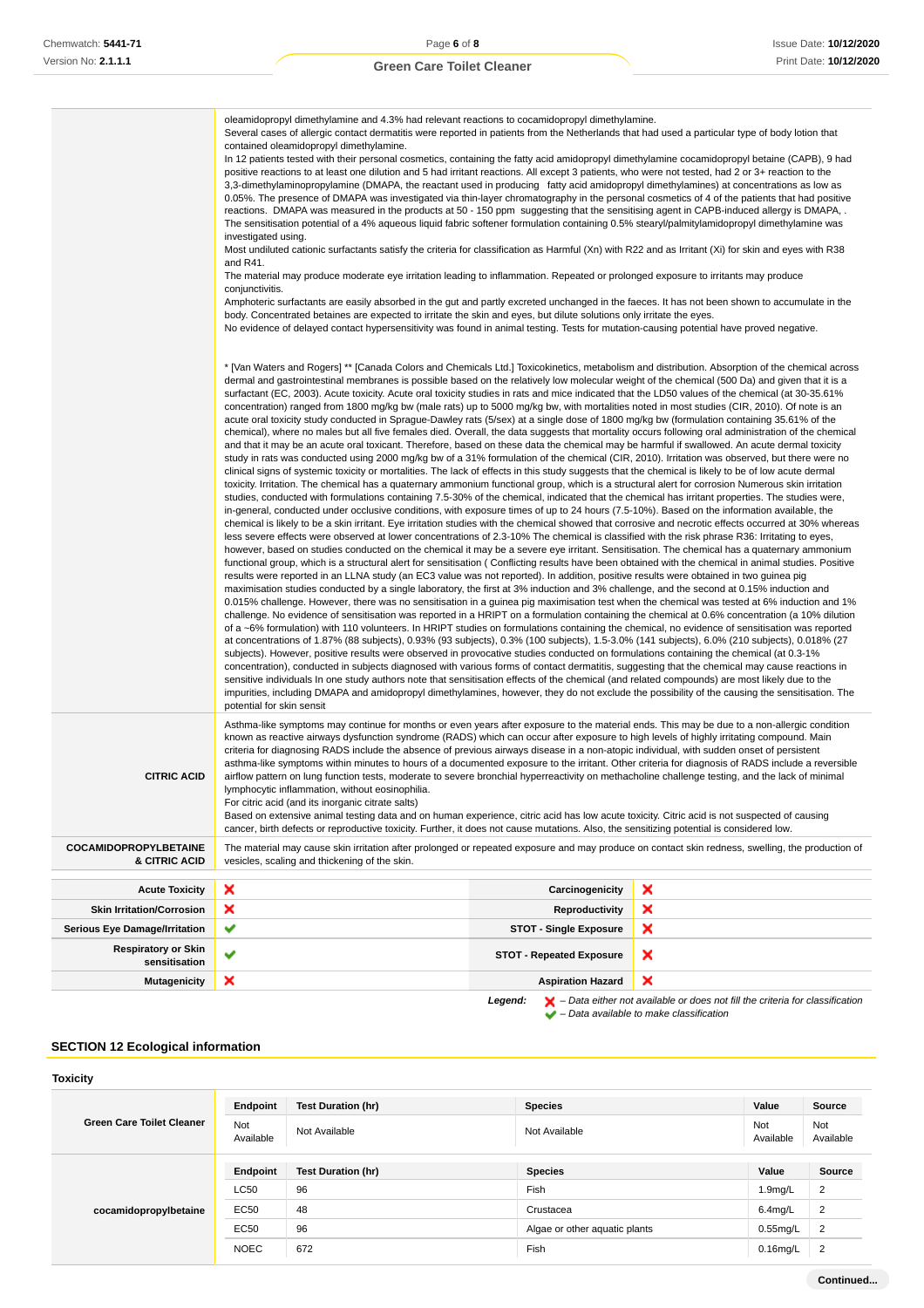|             | Endpoint                                                                                                                                                                                                                                                                                 | <b>Test Duration (hr)</b> | <b>Species</b>                | Value       | Source         |
|-------------|------------------------------------------------------------------------------------------------------------------------------------------------------------------------------------------------------------------------------------------------------------------------------------------|---------------------------|-------------------------------|-------------|----------------|
|             | <b>LC50</b>                                                                                                                                                                                                                                                                              | 96                        | Fish                          | >100ma/L    | 2              |
| citric acid | <b>EC50</b>                                                                                                                                                                                                                                                                              | 72                        | Algae or other aguatic plants | 990mg/L     | $\overline{2}$ |
|             | <b>NOEL</b>                                                                                                                                                                                                                                                                              | 240                       | Not Available                 | $0.10$ mg/L | $\overline{4}$ |
| Legend:     | Extracted from 1. IUCLID Toxicity Data 2. Europe ECHA Registered Substances - Ecotoxicological Information - Aquatic Toxicity 3. EPIWIN Suite<br>V3.12 (QSAR) - Aquatic Toxicity Data (Estimated) 4. US EPA, Ecotox database - Aquatic Toxicity Data 5. ECETOC Aquatic Hazard Assessment |                           |                               |             |                |

Data 6. NITE (Japan) - Bioconcentration Data 7. METI (Japan) - Bioconcentration Data 8. Vendor Data

### **Persistence and degradability**

| Ingredient                       | Persistence: Water/Soil                                                                                                                                                                                                        | <b>Persistence: Air</b> |
|----------------------------------|--------------------------------------------------------------------------------------------------------------------------------------------------------------------------------------------------------------------------------|-------------------------|
| citric acid                      | <b>LOW</b>                                                                                                                                                                                                                     | LOW                     |
| <b>Bioaccumulative potential</b> |                                                                                                                                                                                                                                |                         |
| the company of the said the      | The state of the company of the state of the state of the state of the state of the state of the state of the state of the state of the state of the state of the state of the state of the state of the state of the state of |                         |

| Ingredient              | <b>Bioaccumulation</b> |
|-------------------------|------------------------|
| citric acid             | LOW (LogKOW = -1.64)   |
| <b>Mobility in soil</b> |                        |
| Ingredient              | Mobility               |
| citric acid             | $LOW (KOC = 10)$       |

## **SECTION 13 Disposal considerations**

| Waste treatment methods      |                                                                                                                                                                                                                                                                                                                                                                                                                                                                                                                                                                                                                                                                                                                                                                                                                                                                                                                                                                                                                                                                                                                                                                                                                                                                                                                                         |
|------------------------------|-----------------------------------------------------------------------------------------------------------------------------------------------------------------------------------------------------------------------------------------------------------------------------------------------------------------------------------------------------------------------------------------------------------------------------------------------------------------------------------------------------------------------------------------------------------------------------------------------------------------------------------------------------------------------------------------------------------------------------------------------------------------------------------------------------------------------------------------------------------------------------------------------------------------------------------------------------------------------------------------------------------------------------------------------------------------------------------------------------------------------------------------------------------------------------------------------------------------------------------------------------------------------------------------------------------------------------------------|
| Product / Packaging disposal | Legislation addressing waste disposal requirements may differ by country, state and/ or territory. Each user must refer to laws operating in their<br>area. In some areas, certain wastes must be tracked.<br>A Hierarchy of Controls seems to be common - the user should investigate:<br>Reduction<br>Reuse<br>$\blacktriangleright$ Recycling<br>Disposal (if all else fails)<br>This material may be recycled if unused, or if it has not been contaminated so as to make it unsuitable for its intended use.<br>DO NOT allow wash water from cleaning or process equipment to enter drains.<br>It may be necessary to collect all wash water for treatment before disposal.<br>In all cases disposal to sewer may be subject to local laws and regulations and these should be considered first.<br>• Where in doubt contact the responsible authority.<br>Recycle wherever possible.<br>▶ Consult manufacturer for recycling options or consult local or regional waste management authority for disposal if no suitable treatment or<br>disposal facility can be identified.<br>Dispose of by: burial in a land-fill specifically licensed to accept chemical and / or pharmaceutical wastes or incineration in a licensed<br>apparatus (after admixture with suitable combustible material).<br>Decontaminate empty containers. |

### **SECTION 14 Transport information**

| <b>Labels Required</b>  |                |  |
|-------------------------|----------------|--|
| <b>Marine Pollutant</b> | <b>NO</b>      |  |
| <b>HAZCHEM</b>          | Not Applicable |  |
|                         |                |  |

**Land transport (ADG): NOT REGULATED FOR TRANSPORT OF DANGEROUS GOODS**

**Air transport (ICAO-IATA / DGR): NOT REGULATED FOR TRANSPORT OF DANGEROUS GOODS**

**Sea transport (IMDG-Code / GGVSee): NOT REGULATED FOR TRANSPORT OF DANGEROUS GOODS**

**Transport in bulk according to Annex II of MARPOL and the IBC code** Not Applicable

## **SECTION 15 Regulatory information**

## **Safety, health and environmental regulations / legislation specific for the substance or mixture**

#### **cocamidopropylbetaine is found on the following regulatory lists**

Australia Hazardous Chemical Information System (HCIS) - Hazardous Chemicals

Australia Standard for the Uniform Scheduling of Medicines and Poisons (SUSMP) - Schedule 5

Australia Standard for the Uniform Scheduling of Medicines and Poisons (SUSMP) - Schedule 6

Australian Inventory of Industrial Chemicals (AIIC)

#### I **citric acid is found on the following regulatory lists**

Australia Hazardous Chemical Information System (HCIS) - Hazardous Chemicals Australian Inventory of Industrial Chemicals (AIIC)

### **National Inventory Status**